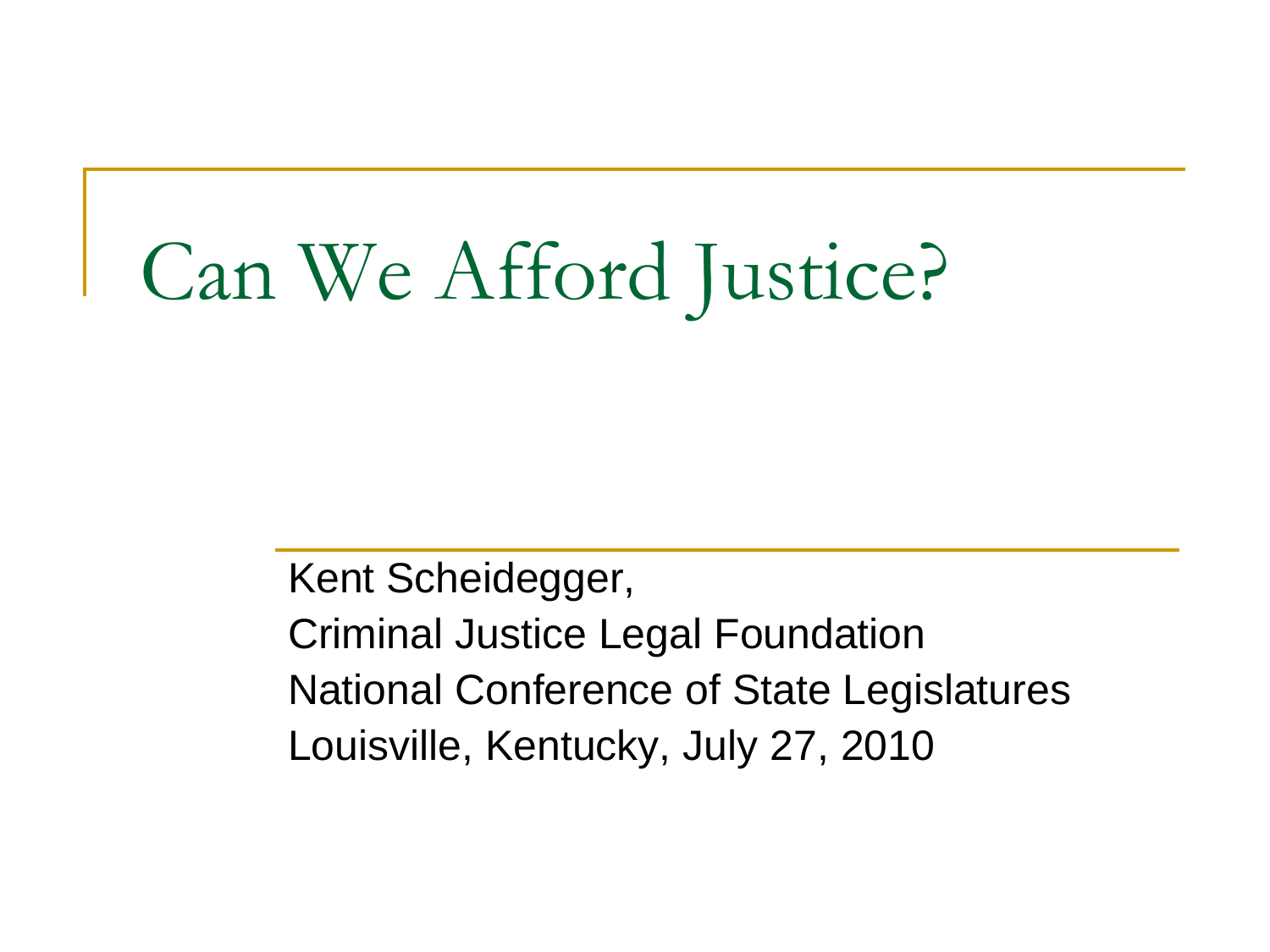# Problem with Existing Cost Studies

- Status quo or with reforms?
	- □ Long death row incarceration is cost of obstruction, not cost of death penalty
	- $\Box$  DC Sniper 5<sup>1</sup>/<sub>2</sub> years, not unusual in Virginia
- **Apples and oranges**
- **E** Escalating cost of health care for elderly inmates
- **The plea bargain effect**
- **The deterrent effect**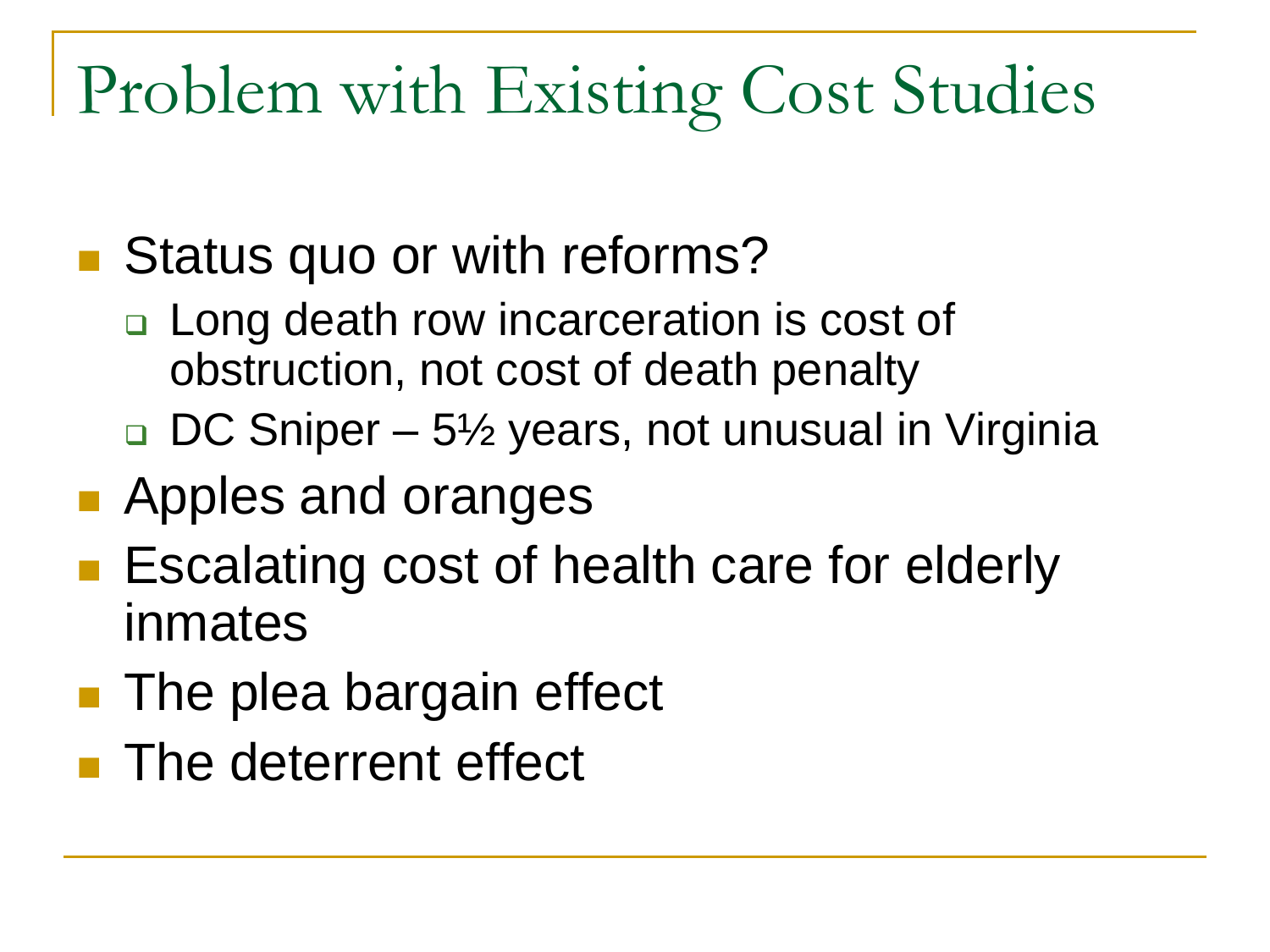### Sources of Information

- Contract researchers (e.g., RAND)
- **Permanent government analyst offices**
- **Nonprofit organizations**
- **Ad hoc commissions** 
	- □ Need balanced composition, staff
	- □ Beware of faux "supporters"
- Affirmative outreach for pro side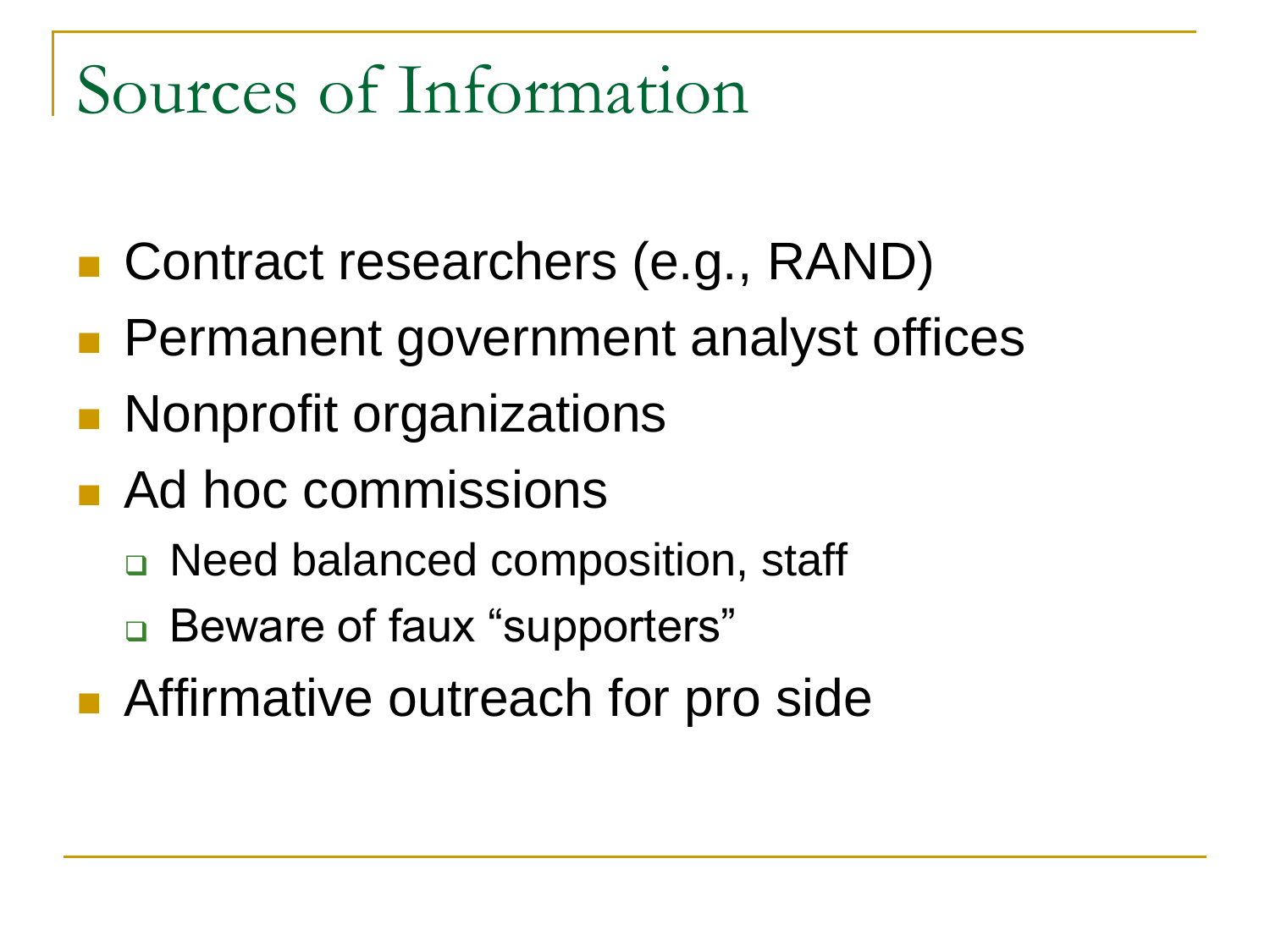### Reforms

- **Limit number of reviews** 
	- □ One appeal, one collateral
	- Further reviews for innocence and *nothing* else
- **No blank checks** 
	- **□** Sixth Amendment requires reasonable competence
	- □ It does not require unlimited resources
- Qualify for federal fast track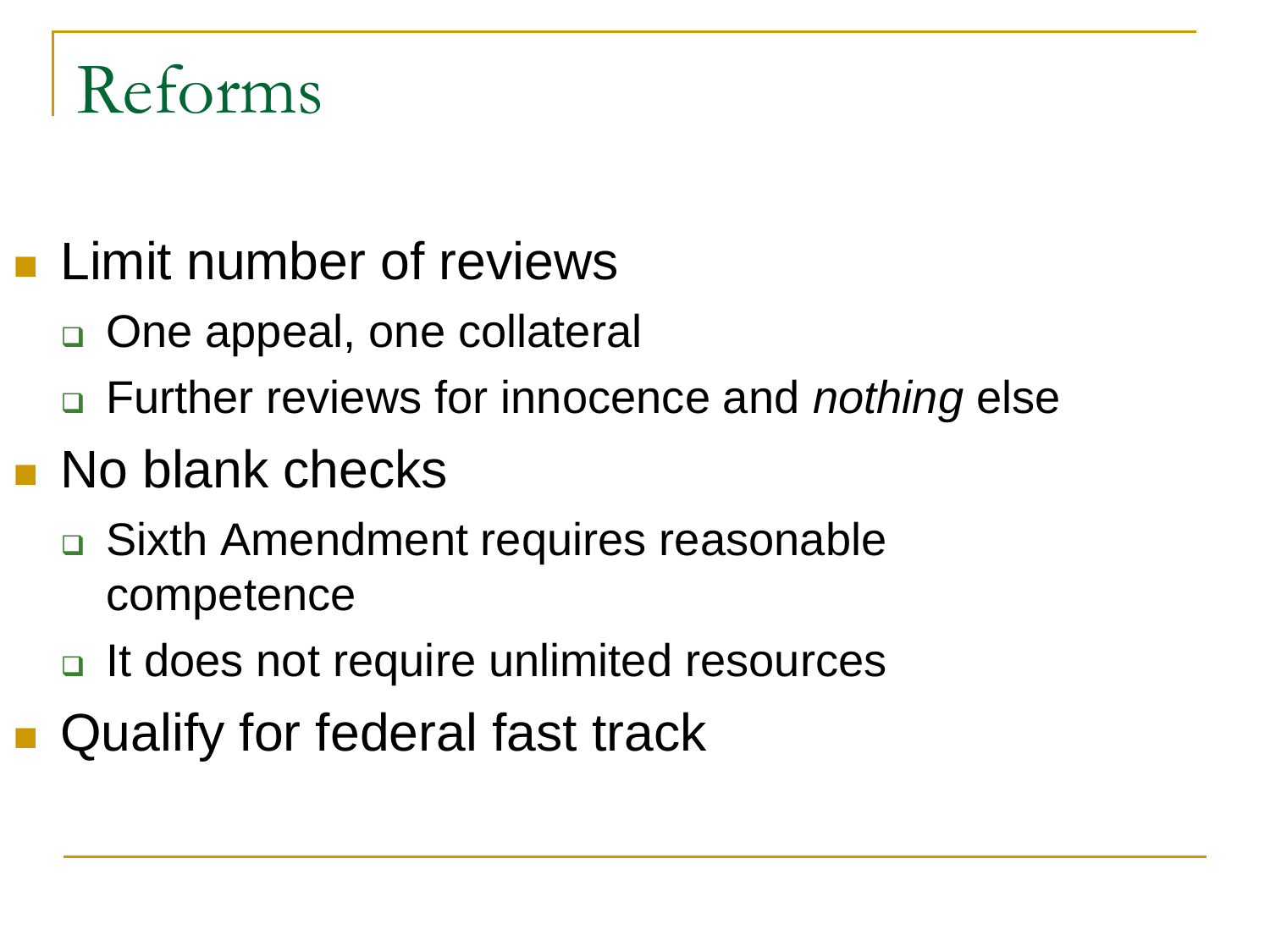# Costs and Guilt

- "Super Due Process"? Not for guilt phase
- 2 lawyers? policy, not mandate
- **Justified spending less for LWOP?**
- **Extra cost is mostly in penalty phase**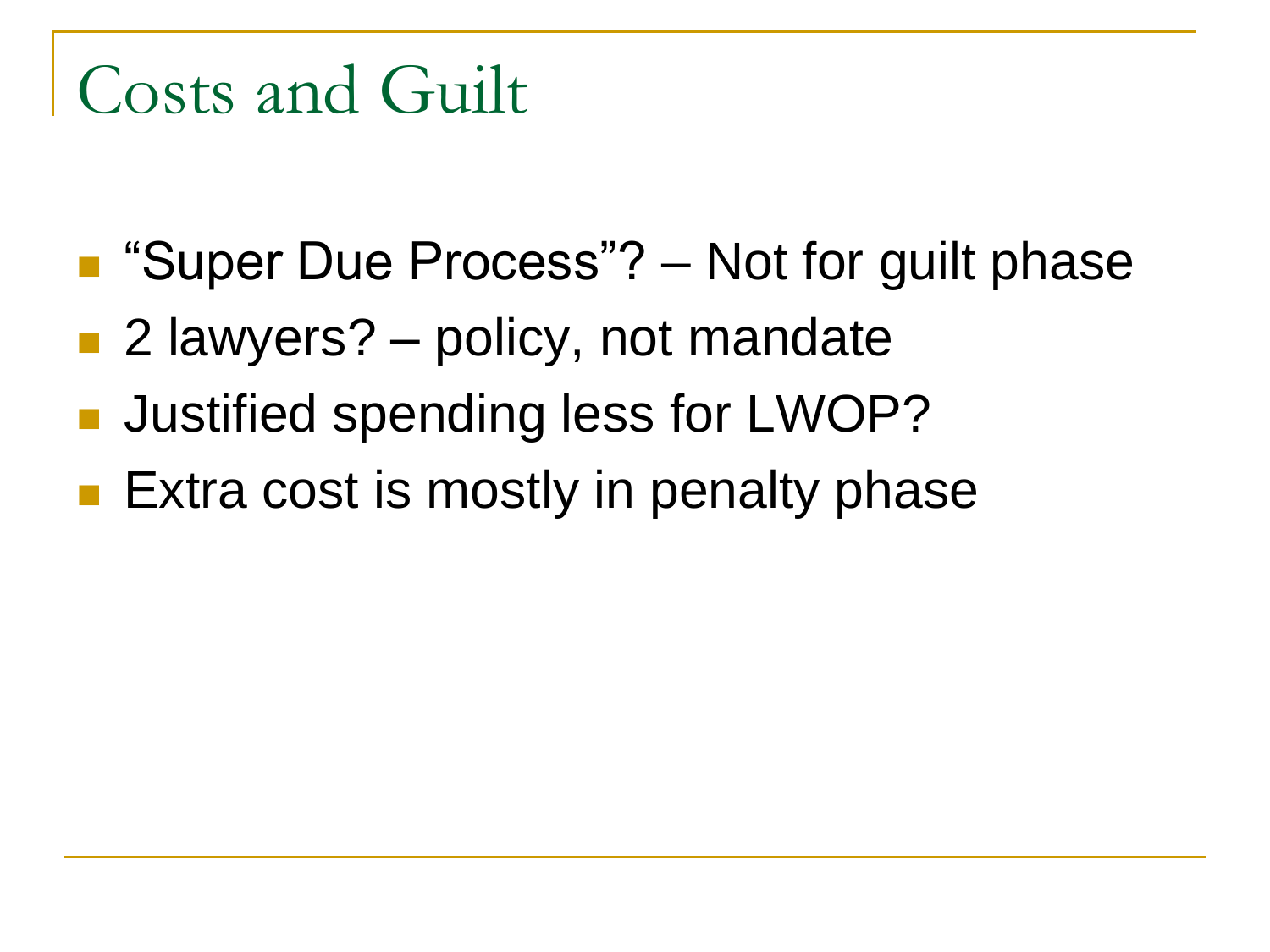### Diminishing Returns in Penalty Phase

- Circumstances of crime no addt'l cost
- Criminal record (or lack) little cost
- Severe mental disorder incurred anyway
- Extra expense for capital case?
	- □ "Character and background" evidence
	- **□ Marginal mental issues**
	- **□** Greatest expense for least probative value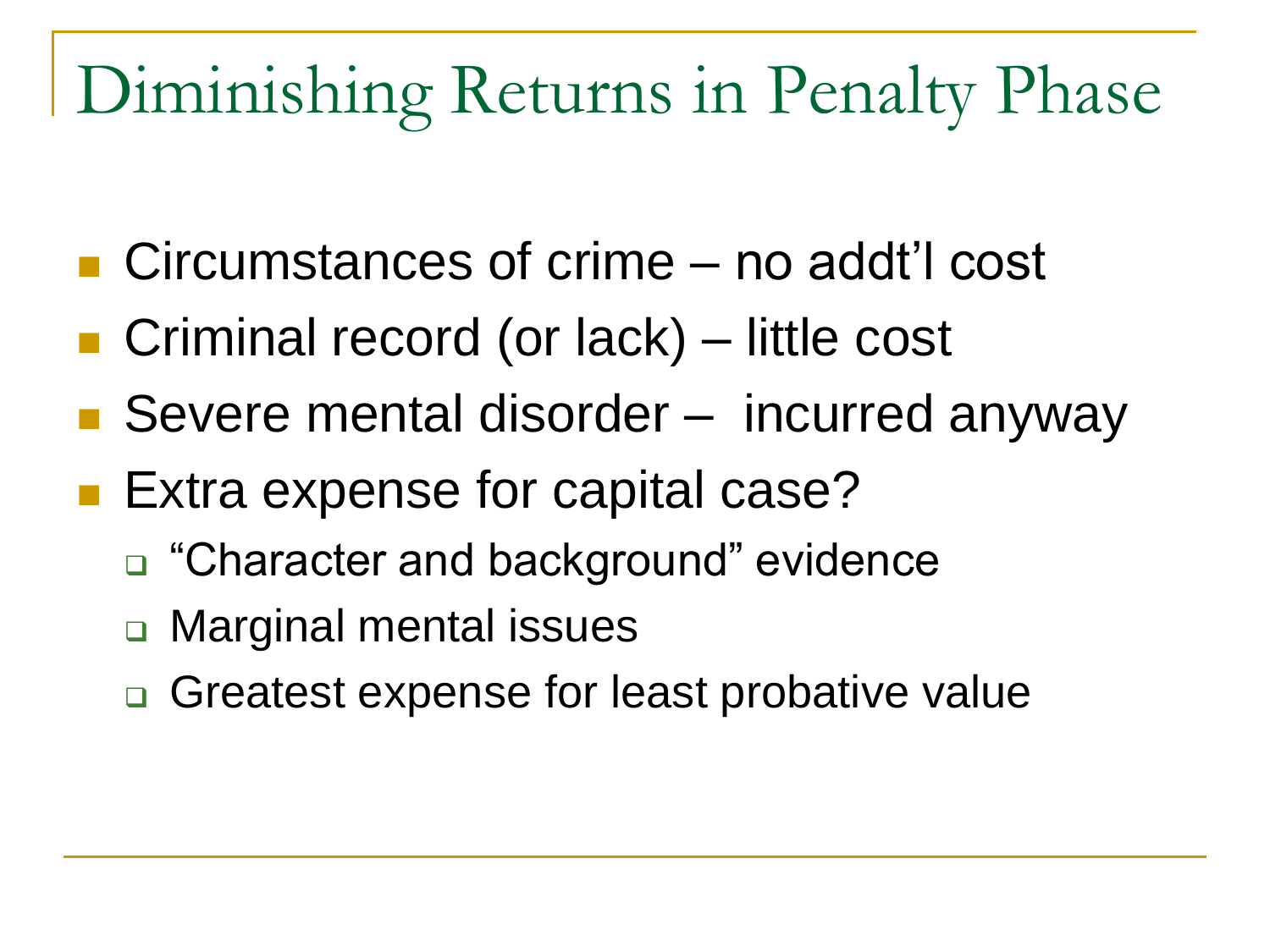#### The Lockett Problem

- Supreme Court 1978 proffer any circumstance in mitigation
- Seemed harmless at the time
- Grown to consume far more resources than it is worth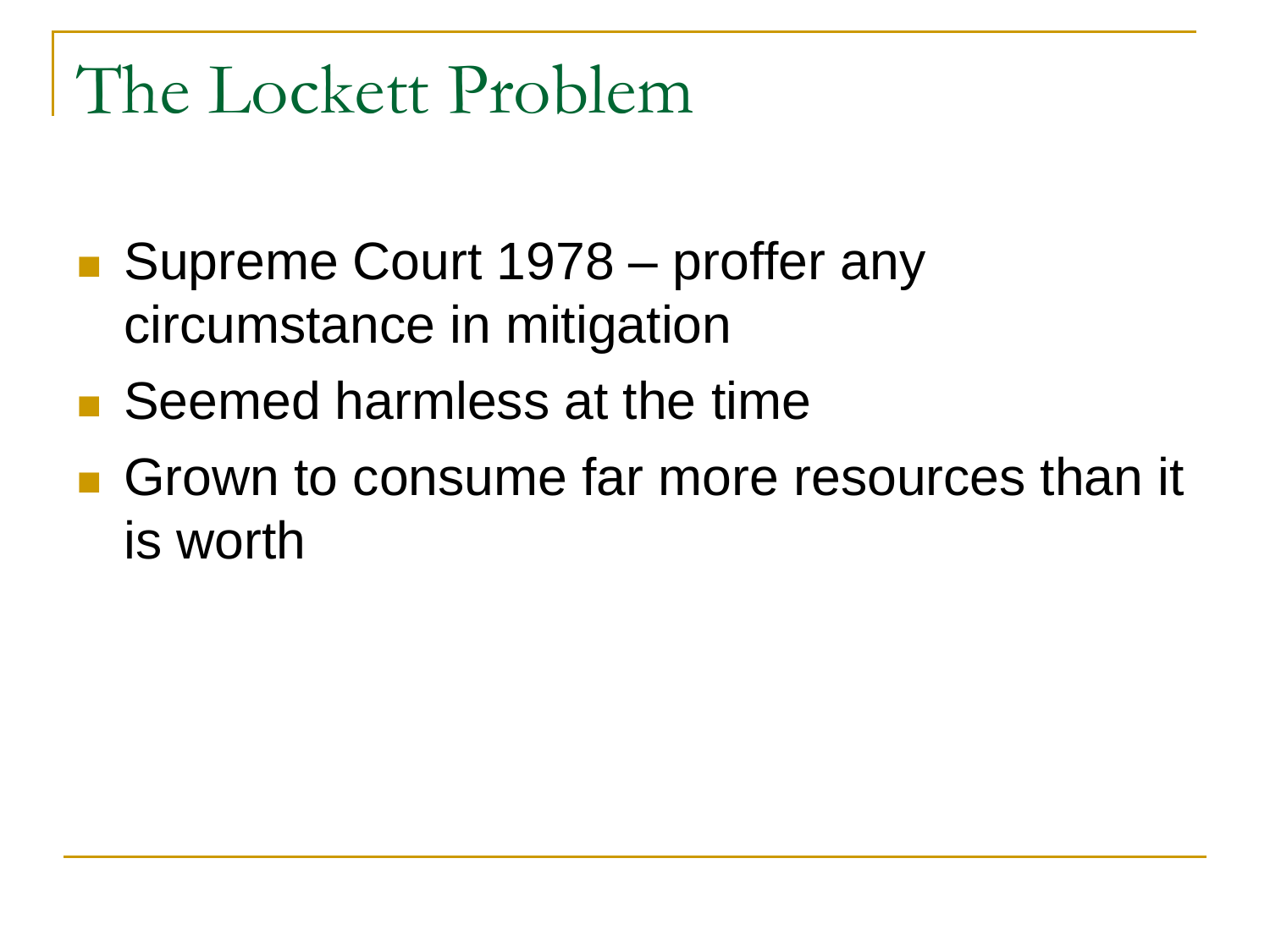### What to do?

- Supreme Court changes Eighth Amendment
- **Looks to state legislatures for national** consensus
- Need mechanism to go the other way
- **Enact resolutions** 
	- □ "Anything goes" rule is to conform, not state policy
	- □ Exclude evidence if cost outweighs probative value
	- **□ Call on Court to restore legislative authority**